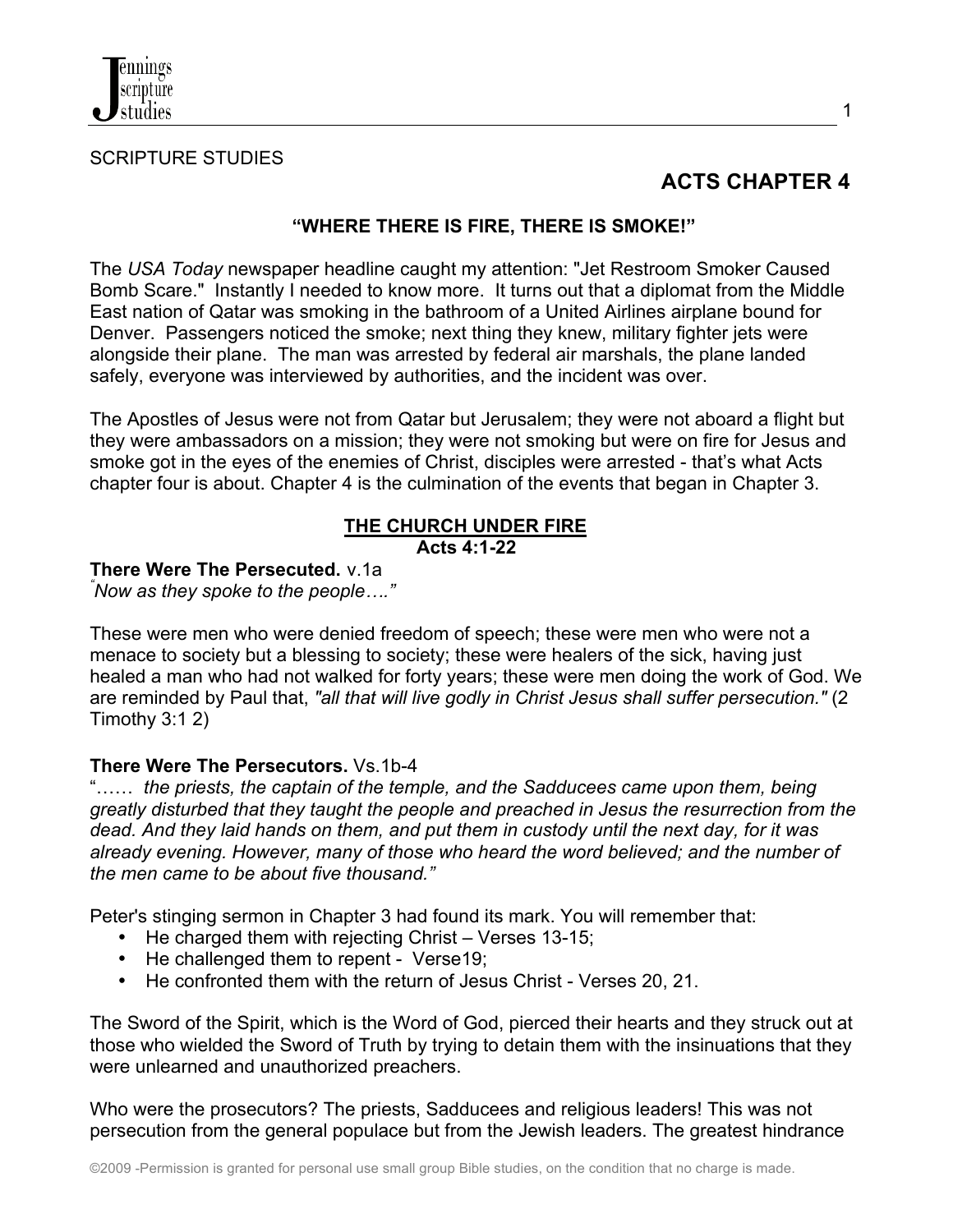to the Gospel today is not in the form of opposition from the world in general, but opposition from within religious circles.

The Book of Acts is the history of the young church of Jesus Christ. The establishment of the church met with much opposition in a world already filled with religion. Since Christianity is not another religion, it was, and continues to be, a threat to man's way of salvation.

Religion is man trying to climb up to God while Christianity is God coming down to man. Christianity teaches that God, in the person of his son Jesus Christ, came down to raise man up. Religion does not like that idea for humans have the propensity to want to save themselves. Religion's mantra is: "Please! I'd rather do it myself!" However, Jesus Christ said, *"I am the way, the truth and the life; no one comes to the Father but by me."* (John 14:6).

John Bunyan was arrested three times, and spent 13 years in prison, all for the crime of "unauthorized preaching." The warrant for his third arrest, which resulted in his imprisonment in Bedford prison, where he wrote "the Pilgrim's progress," reads as follows:

"Whereas information and complaint is made unto us that one John Bunyan hath divers times in contempt of his Majesty's good laws, preached or teached in other manner than according to the church of England. These are therefore in his Majesty's name to command you forth with to apprehend and bring the body of the said John Bunyan before us. Given by our hands and seals the fourth day of March in this the seven and twentieth year of the reign of our most gracious sovereign Lord King Charles II."

The Jerusalem hierarchy of Paul's day was no more kindly disposed toward "unauthorized" preaching than was the English hierarchy of the 17th century. The first preachers of the Gospel had their authorization from the Lord himself, but since they had no diploma from the school of Gamaliel, or letters from the high priest, or license from the Sanhedrin, they were termed irregular.

Provocative preaching is not popular to say the least. People do not want to be provoked to think or act. Peter's preaching was provocative. The Gospel always provokes, therefore it meets with resistance and even contempt. There are always two types of reaction to the Gospel message:

- It provokes to resistance. *"Now as they spoke to the people, the priests, the captain of the temple, and the Sadducees came upon them, being greatly disturbed that they taught the people and preached in Jesus the resurrection from the dead. And they laid hands on them, and put them in custody until the next day."* (v. 2, 3)
- It provokes to repentance. *"Many of those who heard the word believed; and the number of the men came to be about five thousand."* (v. 4)

# **There Was Prosecution.** Vs.5-6 *"*

*And it came to pass, on the next day, that their rulers, elders, and scribes, as well as Annas the high priest, Caiaphas, John, and Alexander, and as many as were of the family of the high priest, were gathered together at Jerusalem."*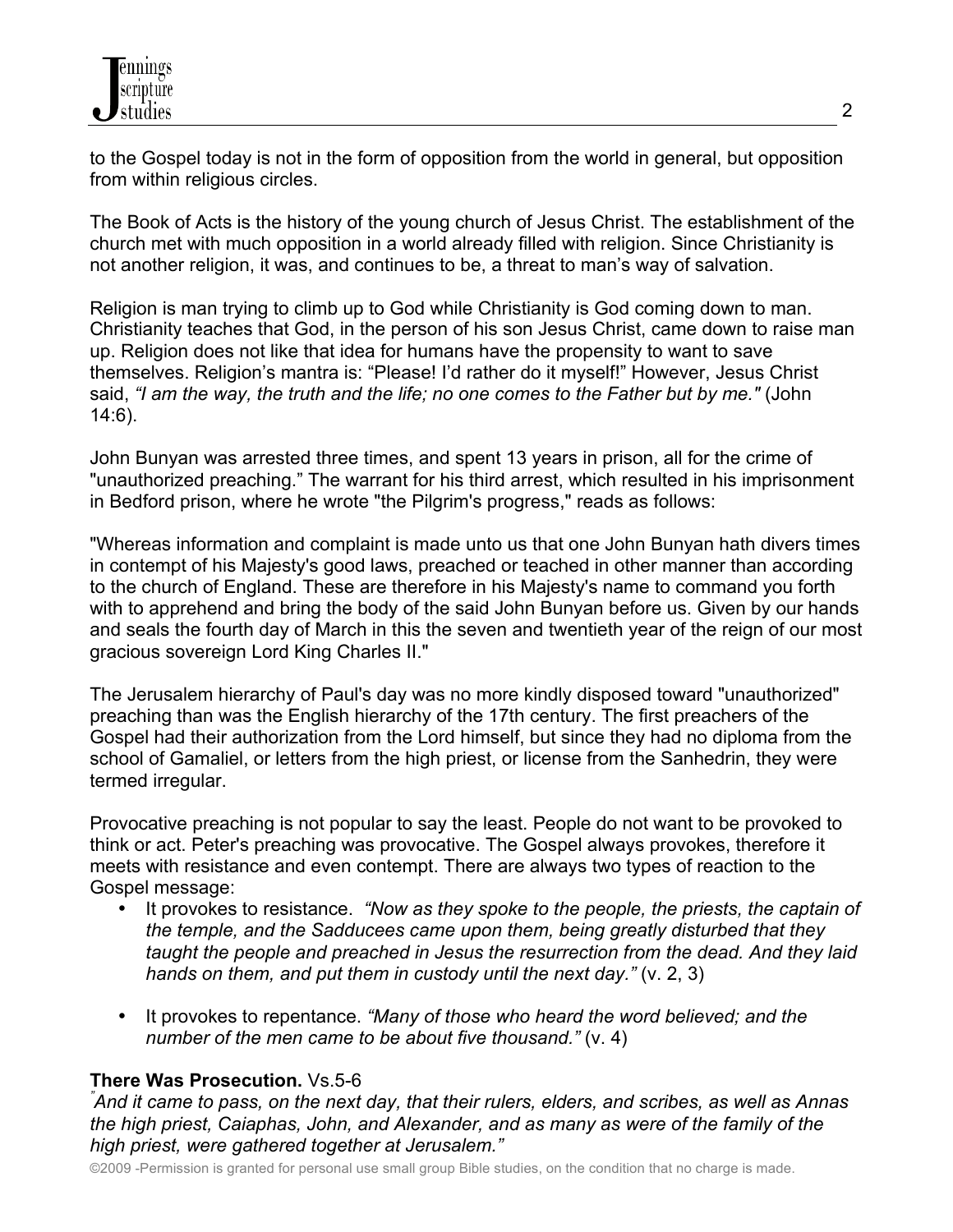

This was a hand-picked courtroom crowd. Notice the words, *"the family of the high priest"* in verse 6. Annas the high priest, was the Father-in-law of Caiaphas. (John 18:1 2-14) How soon the words of Christ in John 16:33 were fulfilled, *"In the world that you shall have tribulation: but be of good cheer; I have overcome the world."*

### **There Was Proclamation.** Vs.7-12

*"And when they had set them in the midst, they asked, "By what power or by what name have you done this?" Then Peter, filled with the Holy Spirit, said to them, "Rulers of the people and elders of Israel: If we this day are judged for a good deed done to a helpless man, by what means he has been made well, let it be known to you all, and to all the people of Israel, that by the name of Jesus Christ of Nazareth, whom you crucified, whom God raised from the dead, by Him this man stands here before you whole. This is the 'stone which was rejected by you builders, which has become the chief cornerstone.' Nor is there salvation in any other, for there is no other name under heaven given among men by which we must be saved."* 

The Prosecution began with an interrogation: "B*y what power or by what name have you done this?"* (v.7) Little did the Sanhedrin court know that when they asked for an explanation, they would become a congregation listening to a sermon! Peter was pleased by their unconscious invitation and seized upon the opportunity and preached to them Jesus. They did not fly into a rage against their accusers for their mistreatment. This was not the time for pitying self. This was the time to proclaim the truth of Jesus Christ and this they did in clear and concise terms.

This is the first time in the history of the church that there was civil disobedience and Peter and John put it in these terms: *"Whether it is right in the sight of God to heed to you rather than to God, you be the judge; for we cannot stop speaking what we have seen and heard."* 

There is a higher law than the law of man. There is a voice that has more authority than the voice of a human judge: it is the voice of God. They did not lead a riot or carry placards. They simply declared the truth and they personally declared the Gospel all of their lives until martyrdom. These men were further threatened, then let go. But they were not silenced.

When asked by whose authority they had acted Peter arose and preached a sermon. The apostles did not propound theories. They proclaimed certainties. The pulpit is the place to give an authoritative message, not an "I think so" message but a "this is what the Lord says."

Peter's proclamation was threefold:

- a. Christ the Sovereign *"By the name of Jesus Christ …..this man stands here before you whole."* v.10
- b. Christ the Stone *"This is the stone which was rejected by you builders."* v.11
- c. Christ the Savior "*no other name under heaven given among men by which we must be saved."* v.12

Peter and John spoke with such power and authority that the Jewish courtroom crowd marveled. (Acts 4:13) The people recognized in the disciples qualities that identified them with Jesus Christ although they were men from private life, having never been trained professionally, they had turned the city upside down. What a testimony to these early Christian's lifestyle.

©2009 -Permission is granted for personal use small group Bible studies, on the condition that no charge is made.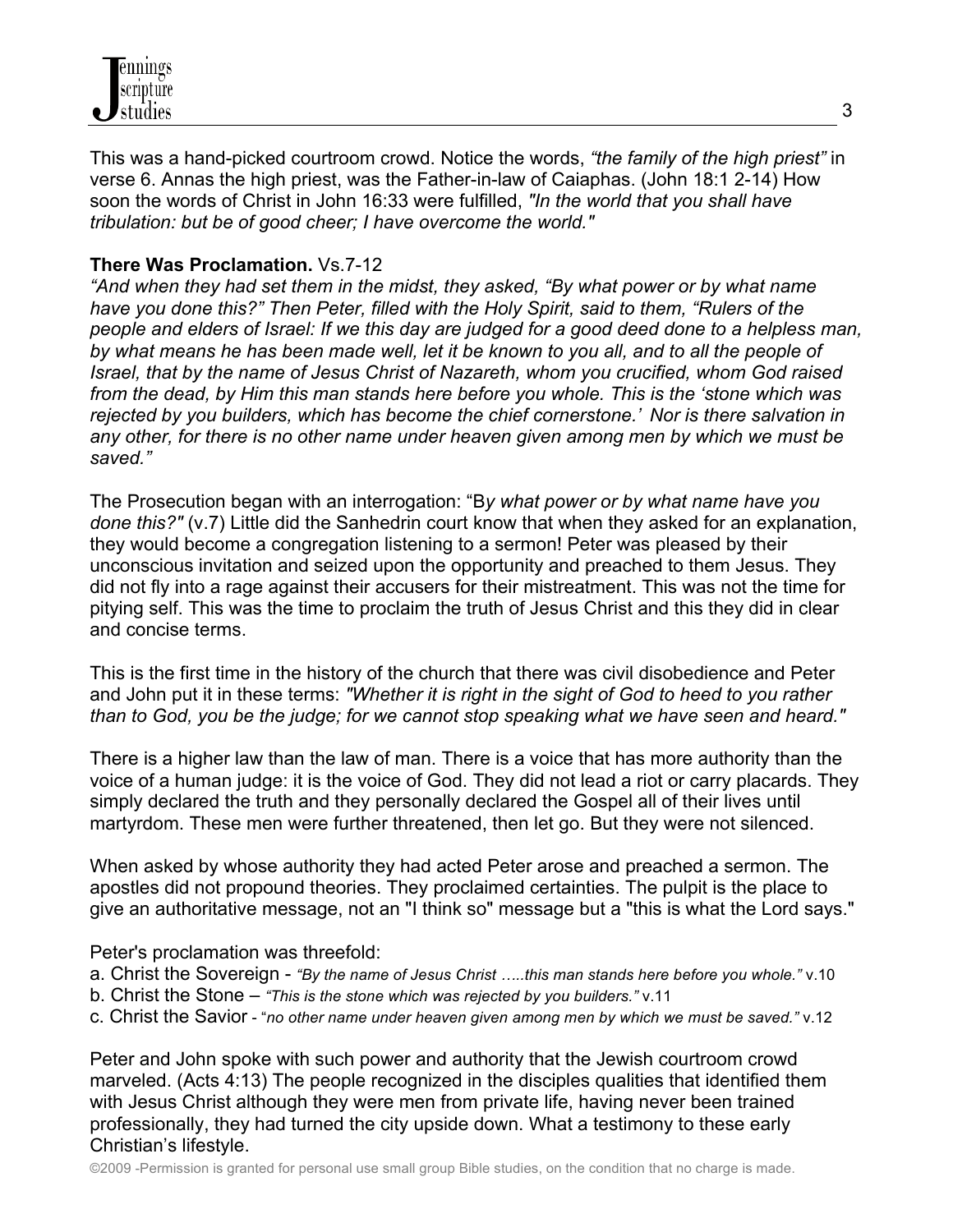It has been said repeatedly that a Christian is like a good watch: he has an open face, his hands are busy, he is made of pure gold; he is well-regulated and full of good works. These things identify the believer with Christ and set him apart from the world around us today.

Lyman Beecher was a Boston pastor many years ago. Someone asked him why his church was so successful. He replied, "I preach on Sunday, but I have 450 members who preach all week with their lives wherever they go." The Christian community is a powerful witnessing force to the salvation of Jesus Christ offers in our world. Living for Christ is witnessing for Christ. It is something contagious.

When we open our lives to Christ, He enters, lives in us and uses us. He lives His life out through us. His contagious spirit reaches out through us to influence one life after another as we come in contact with people. This is how Peter and John witnessed for Christ. People noticed that they had been with Jesus. They said to the rulers, *"we cannot but speak of what we have seen and heard."*

Our words, our actions and our attitude show a marked difference after we've been in the presence of the Lord. We cannot help but absorb His characteristics into our personalities. If we spend time with Jesus we will become more kindly, more compassionate, more understanding and more loving toward our fellow man. These qualities in our lives draw others to Christ. What a wonderful blessing it is to be known for our Christ-like characteristics.

### **There Was The Predicament.** Vs.13-17 *"*

*Now when they saw the boldness of Peter and John, and perceived that they were uneducated and untrained men, they marveled. And they realized that they had been with Jesus. And seeing the man who had been healed standing with them, they could say nothing against it. But when they had commanded them to go aside out of the council, they conferred among themselves, saying, "What shall we do to these men? For, indeed, that a notable miracle has been done through them is evident to all who dwell in Jerusalem, and we cannot deny it. But so that it spreads no further among the people, let us severely threaten them, that from now on they speak to no man in this name."* 

The Jewish Court was in quite a predicament. The man who had been healed was standing before them; the healing was a marvel recognized by the general population and therefore, the rulers had to tread softly. They certainly did not want to come across as opposing healings, however, they did not want to place a stamp of approval upon the healers either!

# **There Was The Prohibition.** Vs. 18-22 *"*

*So they called them and commanded them not to speak at all nor teach in the name of Jesus. But Peter and John answered and said to them, "Whether it is right in the sight of God to listen to you more than to God, you judge. For we cannot but speak the things which we have seen and heard." So when they had further threatened them, they let them go, finding no way of punishing them, because of the people, since they all glorified God for what had been done. For the man was over forty years old on whom this miracle of healing had been performed."* (Vs.18-22)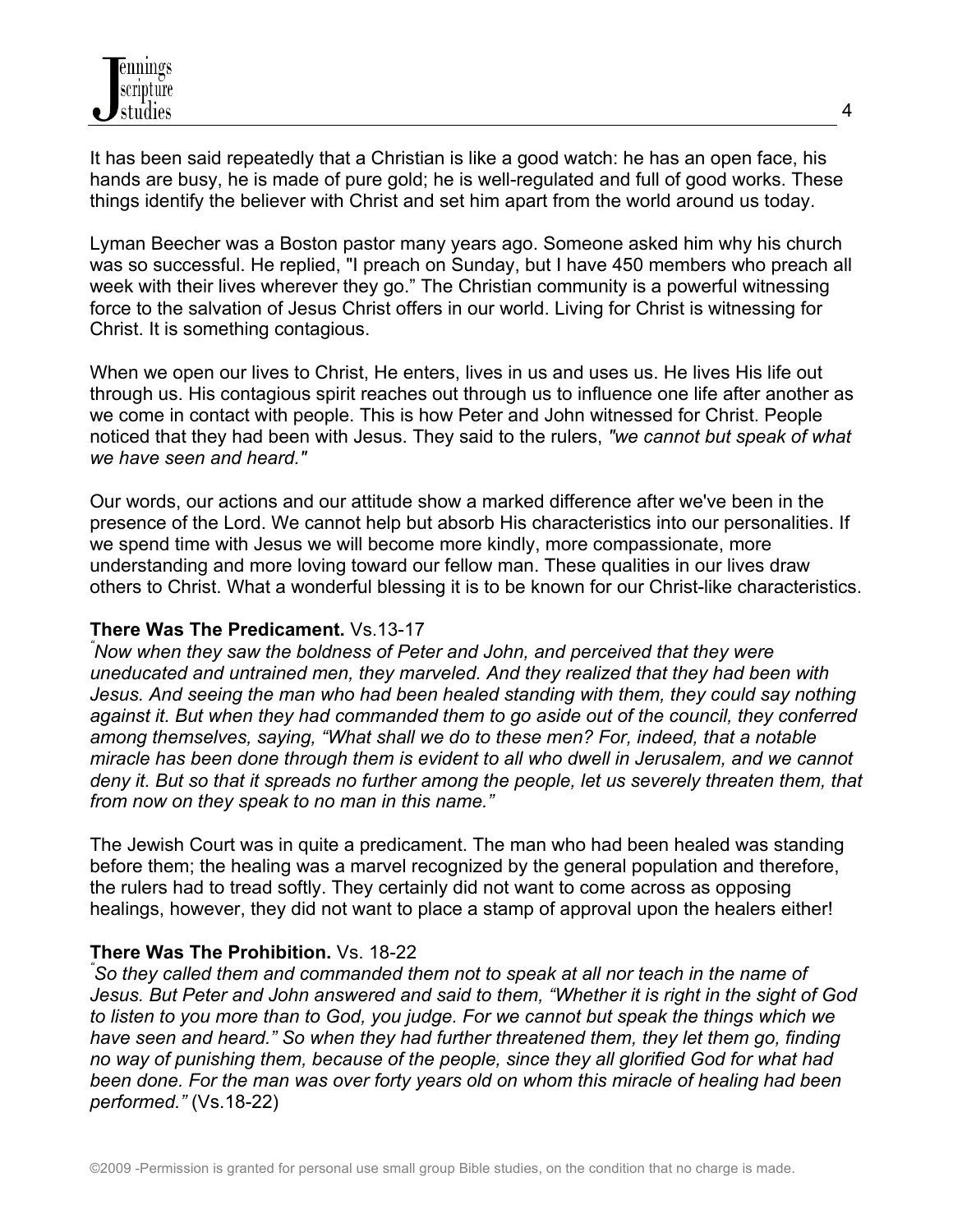The Jewish rulers threatened the disciples and told them not to speak anymore in the name of Jesus. They might as well have told the sun not to rise again or the tide of the ocean to cease flowing.

The apostle Paul later wrote, *"necessity is laid upon me; yes, woe is me if I preach not the Gospel."* (I Cor.9:16) And Jeremiah had declared long before, *"If I say, I will not make mention of him, or speak anymore in his name, then there is in my heart as it were a burning fire shut up in my bones, and I cannot contain."* (Jer. 20:9)

The more vigorous the enemies of the cross of Jesus Christ became in trying to stamp out the fire, the more rapidly it spread. The threats of the Sanhedrin tribunal seemed to serve as fuel for the fire, for we read in verse 2 that when the disciples were let go they went to their own company and praised God!

The religious hierarchy was not only disturbed by the unauthorized preaching of the apostles, they were disconcerted by the unquestionable power which the disciples displayed. Their message was accompanied and confirmed by deeds of the miraculous order for the healing of the lame man was evidence to all that these men were empowered by God. The marvel was all the greater because the man was over 40 years old who was healed.

The members of the Council frankly admitted their dilemma. They asked in verse 16, "*What shall we do with these men? For that indeed a notable miracle has been done by them and is manifest to all that dwell in Jerusalem and we cannot deny it."*

Can Christianity today produce that which the world of skeptics and atheists cannot deny? Yes! The greatest evidence for Christianity is a genuine Christian! **T**here are many today who are trying to be a Christian but who have never met Jesus Christ. They have read about Him and heard about Him from others but they have no relationship with Him. To become a Christian one must meet Jesus Christ!

**Illustration**: Many years ago I read about a boy who wanted to be a lion tamer, so he got a book from the public library describing the proper way to subdue and control wild animals. He read and reread the book until he could quote most of it from memory. With all of this information in mind, one night he went to the local zoo and climbed into the lion's cage. There he found himself face-to-face with the king of beasts. The lion attacked and killed him. The boy had never met a lion tamer or observed a lion tamer working with the animals. To become a lion tamer one must be taught and trained personally by a lion tamer.

The devil is characterized as a roaring lion and anyone who thinks they can overcome the power of the devil and become a Christian without personally meeting the Lord Jesus Christ is just as foolish as the boy who tried to be a lion tamer by simply reading a book. A head knowledge of Christ is not sufficient. We must personally meet Him and have a personal relationship with him in order to be a Christian. It should be underscored again that it was noted by the Jewish court that *"they took knowledge of them, that they had been with Jesus."*

The court agreed that they should warn Peter and John that *"they speak to no man in this name,"* (v.17) that is, the name of Jesus. *" So they called them and commanded them not to*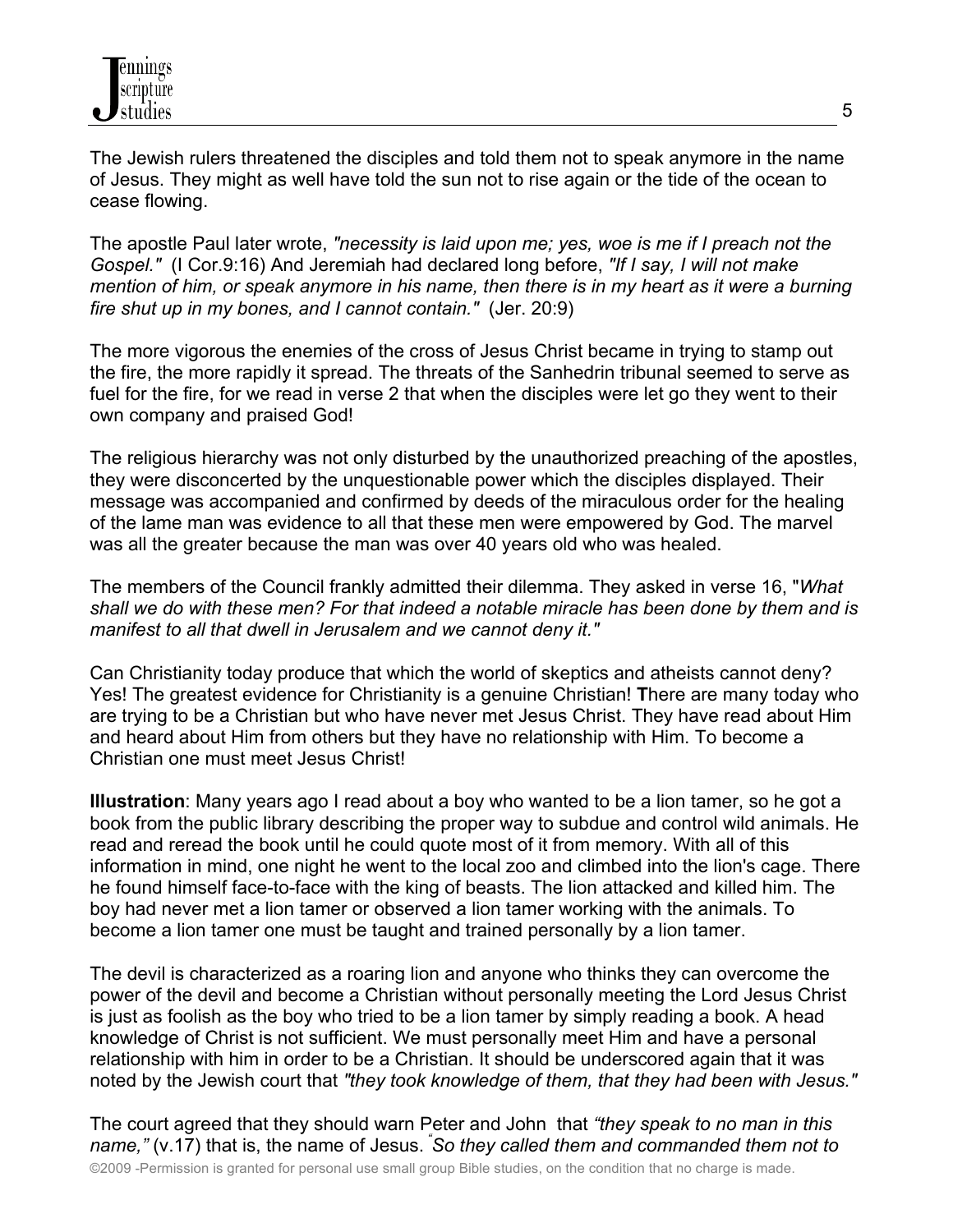*speak at all nor teach in the name of Jesus."* (v.18) Peter and John had declared "*There is no other name under heaven given among men by which we must be saved."* (v12) *"There is no other name ….."* (v.12)

**Illustration**: A blind man once stood on a bridge in London, England, reading aloud Acts chapter 4 from a Braille Bible. A gentleman on his way home stopped at the edge of the crowd that had gathered to listen. At that very moment the blind man lost his place. While trying to find it, he kept repeating the last three words that he had just read: "No other name," "No other name." "No other name." Many people in the crowd smiled, but the inquisitive bystander walked away impressed. He had been searching for inner peace and was therefore greatly impacted by a few well spoken words. The phrase "No other name" kept going through his mind. During the night he surrendered and accepted Jesus Christ as his Savior. He said later "I've been trying to be saved by my own works but Jesus alone can save me. There is no other name whereby I must and can be saved."

The name of Jesus Christ is the singular name, the sufficient name, the sweetest name, the only saving name! Such truth is too dogmatic for our liberal minded friends who think that man can climb up to heaven on his own.

**Illustration:** Many years ago in downtown Atlanta, Georgia the Wyancoff Hotel burned during the night and more than 100 people perished. Just two blocks from the hotel was a fire station. When the fire trucks arrived, their rescue apparatus was not adequate to help the people on the upper floors. The fire hoses and the ladders were too short!

There is no other way of salvation from sin and escape from eternal damnation but through Jesus Christ and his sacrificial death on Calvary. Any human attempts are too short!

What you do with Jesus Christ determines your relationship to God and decides your eternal destiny. Do you stand with those who crucified Christ or are you among the many who through the centuries have trusted Him as their Savior?

# **THE CHURCH ON FIRE ACTS 4:23-37**

# *THE CONDUCT OF THE CHURCH ON FIRE.* Verses 23-28*"*

*And being let go, they went to their own company and reported all that the chief priests and elders had said to them."* (v.23)

Where one goes when let go, is an indicator of where he will go in eternity! When Peter and John were released from prison, they went to their own company. Everyone has their "company." With what company do you identify? As for me, I want to be with Christ's crowd!

# **They Praised.** Vs. 24-28 *"*

*So when they heard that, they raised their voice to God with one accord and said: "Lord, You are God, who made heaven and earth and the sea, and all that is in them, who by the mouth of Your servant David have said: 'Why did the nations rage, And the people plot vain things? The kings of the earth took their stand, And the rulers were gathered together Against the* 

©2009 -Permission is granted for personal use small group Bible studies, on the condition that no charge is made.